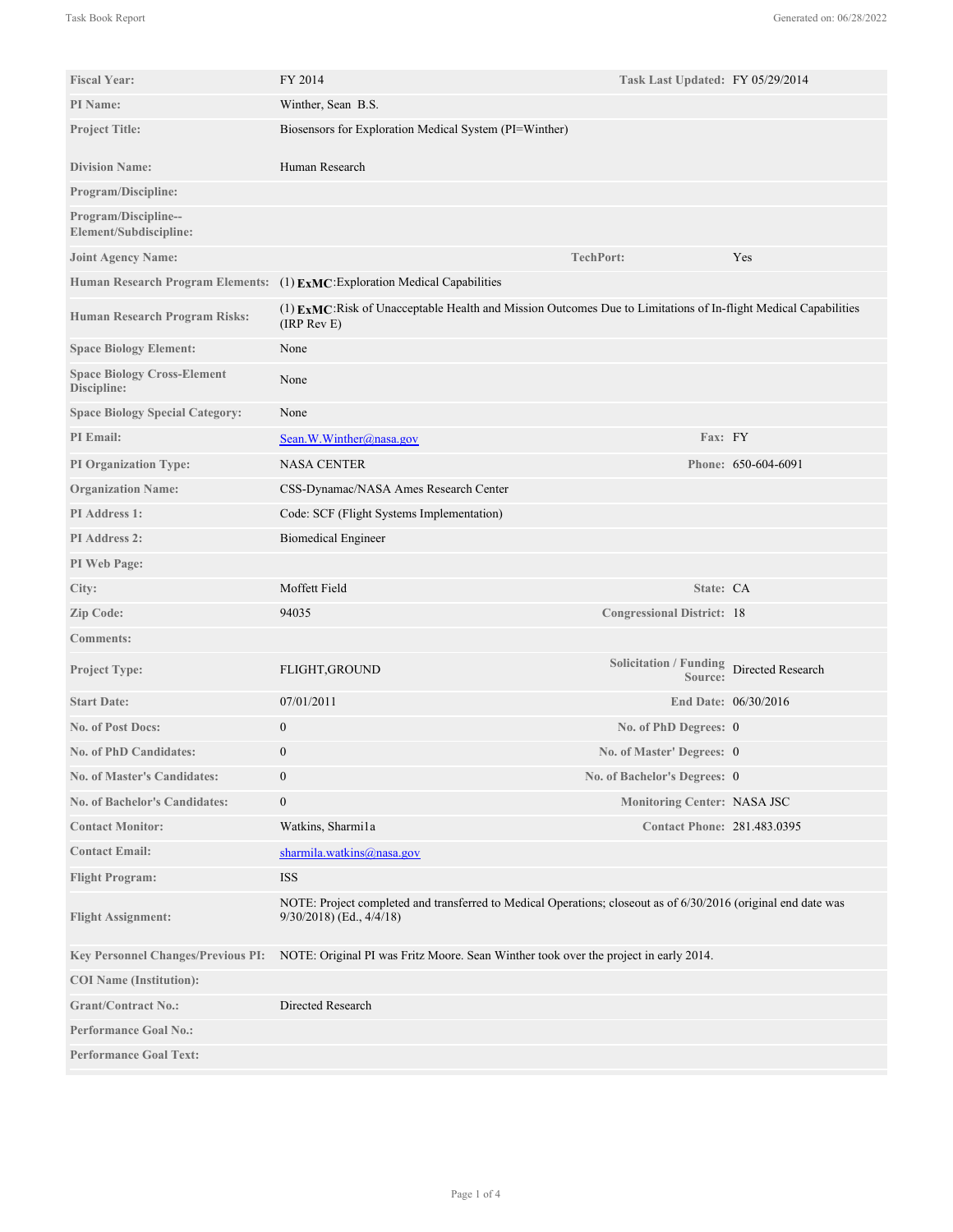| <b>Task Description:</b>               | NOTE: Original PI was Fritz Moore. Sean Winther took over the project in early 2014.<br>The current ISS ECG system for donning the biomedical sensors is time consuming and inconvenient, requiring shaving,<br>application of electrodes, and signal checks. A more efficient ECG system will save crew time and reduce the overhead<br>of stowing additional supplies. Additionally, the current ECG hardware requires dedicated ISS power and significant<br>volume, but advances in microelectronics has significantly reduced the volume and power required for ECG<br>applications. The Biosensors-EMSD will demonstrate the integration of small, battery powered, easy to use biomedical<br>sensors and data acquisition devices that will have the ability to measure, store and transmit physiologic parameters<br>during operational and ambulatory scenarios.                                                                                                                                                                                                                                                                                                                                                                                                                                                                           |  |  |
|----------------------------------------|-----------------------------------------------------------------------------------------------------------------------------------------------------------------------------------------------------------------------------------------------------------------------------------------------------------------------------------------------------------------------------------------------------------------------------------------------------------------------------------------------------------------------------------------------------------------------------------------------------------------------------------------------------------------------------------------------------------------------------------------------------------------------------------------------------------------------------------------------------------------------------------------------------------------------------------------------------------------------------------------------------------------------------------------------------------------------------------------------------------------------------------------------------------------------------------------------------------------------------------------------------------------------------------------------------------------------------------------------------|--|--|
|                                        | Specific Aims:                                                                                                                                                                                                                                                                                                                                                                                                                                                                                                                                                                                                                                                                                                                                                                                                                                                                                                                                                                                                                                                                                                                                                                                                                                                                                                                                      |  |  |
|                                        | 1. Demonstrate that commercial off the shelf (COTS) and emerging technologies satisfy exploration physiological<br>monitoring requirements and operational requirements                                                                                                                                                                                                                                                                                                                                                                                                                                                                                                                                                                                                                                                                                                                                                                                                                                                                                                                                                                                                                                                                                                                                                                             |  |  |
|                                        | 2. Reduce the time required of an on-orbit crew and ground personnel to store, access, transfer, and process<br>physiological data                                                                                                                                                                                                                                                                                                                                                                                                                                                                                                                                                                                                                                                                                                                                                                                                                                                                                                                                                                                                                                                                                                                                                                                                                  |  |  |
|                                        | 3. Provide a mechanism for interfacing biomedical sensor technology with a common data management framework and<br>architecture to enable the EMSD objectives.                                                                                                                                                                                                                                                                                                                                                                                                                                                                                                                                                                                                                                                                                                                                                                                                                                                                                                                                                                                                                                                                                                                                                                                      |  |  |
|                                        | The functionality of the ECG system will be verified through a ground demonstration and an ISS flight demonstration,<br>both as part of the Exploration Medical System Demonstration. The project will begin with a market survey of available<br>COTS ECG systems that meet physiological monitoring requirements followed by a direct COTS procurement. The ECG<br>system will then be tested and verified for proper capabilities by CMO analogs. Ground testing will require CMO analogs<br>to don the ECG system and execute a series of predetermined tasks while a variety of ECG data and video is collected.<br>ECG data and video will be examined to ensure data quality, appropriate data routing, and to demonstrate system<br>efficiency. Flight testing will be similar to ground testing, but may not be as comprehensive given in-flight resource<br>limitations. The availability of more varied medical condition simulations, more extensive supply of power, fewer time<br>and space limitations, and enhanced system characterization capabilities will allow the ground demonstration to expand<br>the on-orbit objectives by assessing system effectiveness and performance.                                                                                                                                                |  |  |
|                                        | The study team is uniquely positioned to perform this function because the physiological monitoring requirements and<br>operational requirements needed for this task require specialized information that is unique to NASA. The study team<br>Rationale for HRP Directed Research: will also help ensure that the ECG component of the overall Exploration Medical System Demonstration (EMSD) is<br>well integrated with other components of the system.                                                                                                                                                                                                                                                                                                                                                                                                                                                                                                                                                                                                                                                                                                                                                                                                                                                                                         |  |  |
| <b>Research Impact/Earth Benefits:</b> | Our purpose is to better equip crew member medical monitoring for future exploration missions.                                                                                                                                                                                                                                                                                                                                                                                                                                                                                                                                                                                                                                                                                                                                                                                                                                                                                                                                                                                                                                                                                                                                                                                                                                                      |  |  |
|                                        | Dry Electrode Evaluation and Recommendation:<br>The Exploration Medical Capability (ExMC) Element of the Human Research Program has a need to develop<br>requirements for a suite of medical capabilities for Exploration Missions. The Intravehicular Physiological Monitoring<br>System (IPMS) project addresses the ExMC Gap 4.19: Limited Biomedical Sensing Capabilities for Intravehicular<br>Activities (such as Performing Periodic Clinical Status Evaluations and Contingency Medical Monitoring). The IPMS<br>project focuses on the assessment of commercial off the shelf (COTS) products and identifies emerging technologies<br>that augment current physiological monitoring and diagnostic capabilities to meet Exploration Mission needs. The use<br>of dry electrode technology with Electrocardiogram (ECG) measurements has the potential to minimize both<br>consumables and crew time and address problematic issues related to skin preparation and irritation currently<br>experienced with traditional wet gel based ECG electrodes. Based on the testing and evaluation described in this<br>recommendation report, the Cognionics dry electrode is recommended for advancement to Exploration Medical System<br>Demonstration (EMSD) ground system testing in 2014 and potential use in a flight demonstration in 2016. |  |  |
|                                        | We have produced a Recommendation Report for the EMSD Dry Electrodes that provides a summary of the<br>performance of several dry electrode brands. A description of the test methods, test data, and decision matrix scores with<br>weights for candidate dry electrodes are included. Evaluation of physical characteristics and electrical performance<br>testing were used to rank the electrodes and recommend the most promising candidate. A decision is required to select<br>and advance the Cognionics dry electrodes to EMSD system level testing.                                                                                                                                                                                                                                                                                                                                                                                                                                                                                                                                                                                                                                                                                                                                                                                       |  |  |
|                                        | Exploration mission architecture limits the medical equipment, consumables, and procedures that will be available to<br>treat medical conditions during human exploration missions. These missions will require hardware with long operational<br>life, as there will be few resupply and refurbishment opportunities. The ExMC Operational Concept Document<br>(JSC-6021) identifies the desire to minimize skin preparation and reduce discomfort by avoiding wet gel electrodes for<br>the IPMS. The operational concept for the IPMS addresses ExMC Gap 4.19 with the following targeted closure goals:<br>reusability and long operational life, reduced consumables (absence of gels, solvents, or adhesives), reduced potential for<br>irritation or discomfort, and reduced crew time. Derived goals include a format that allows the use of an easy to don<br>harness that correctly orients the electrodes on the body.                                                                                                                                                                                                                                                                                                                                                                                                                   |  |  |
|                                        | Conventional wet gel electrodes are single use items that have limited shelf life and use adhesive and gel materials<br>which can cause discomfort and skin irritations. Dry electrodes used with ECG have the potential to minimize<br>consumables because they are reusable and do not require as much skin preparation which also reduces crew time for<br>application. In addition, dry electrodes offer the additional advantage of reducing skin irritation associated with skin<br>preparation, adhesives, and electrolyte gels.                                                                                                                                                                                                                                                                                                                                                                                                                                                                                                                                                                                                                                                                                                                                                                                                             |  |  |
|                                        | Although dry electrode technology has been around for a number of years, inferior electrical performance has previously<br>limited their use in clinical applications (Chi) 2010. Recent market surveys suggest that current dry electrode<br>performance may now be adequate for use in critical monitoring and diagnostic use. Still, there is limited market<br>presence and availability and the market viability for dry electrodes is not well known. Objective performance metrics<br>have not been available.                                                                                                                                                                                                                                                                                                                                                                                                                                                                                                                                                                                                                                                                                                                                                                                                                               |  |  |
|                                        | The IPMS market survey identified an initial set of candidate dry electrodes for possible evaluation. Candidates to<br>undergo further testing were identified based on their commercial availability, development in SBIR funding grants, and                                                                                                                                                                                                                                                                                                                                                                                                                                                                                                                                                                                                                                                                                                                                                                                                                                                                                                                                                                                                                                                                                                      |  |  |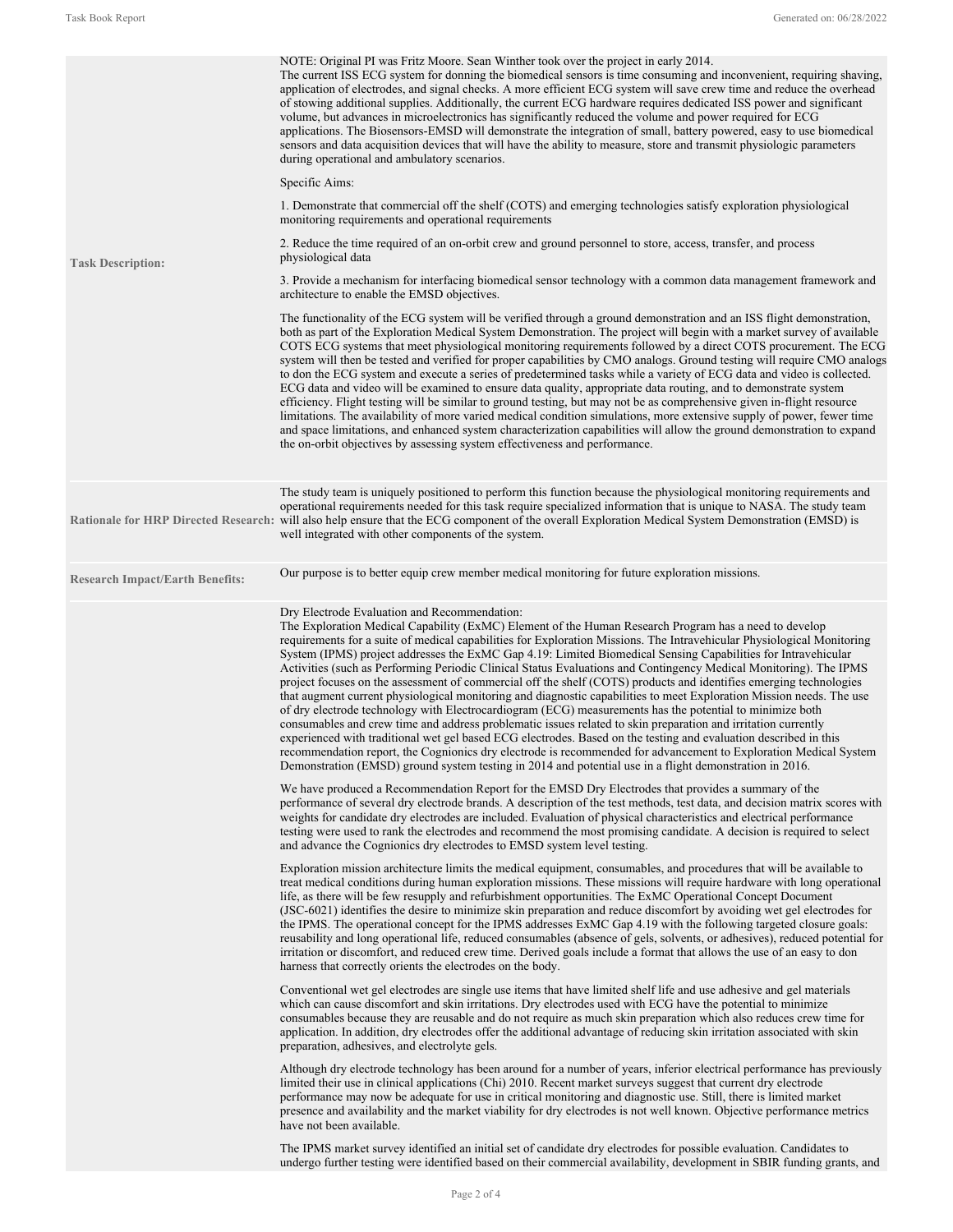**Task Progress:** recommendation by subject matter experts. All three electrodes considered in this report (Nanosonics, Orbital, and Cognionics) were developed through NASA, SBIR funding opportunities. The Cognionics dry contact electrode is recommended as the primary candidate for system testing and evaluation. Because all of the candidates have limited market presence and unknown market viability and availability it is also recommended that the Orbital dry electrode is advanced to system testing as an alternate candidate. The decision matrix rankings and final cumulative scores indicate that the Cognionics electrode is the overall higher performing electrode with respect to electrical performance. Not only did it have a higher cumulative score but it also was ranked the highest in each of the electrical performance tests that were scored. Considering that the EMSD is a one-time use demonstration, the appropriate storing conditions can be met. Based on observations in the lab, we expect that the Cognionics electrode is a good choice to demonstrate the potential use of dry electrodes. The Orbital ranked second in each of the electrical performance tests but was the overall higher performing electrode in physical attributes and characteristics because of its decreased dependency on environmental storage conditions. Electrocardiograph Device Evaluation and Recommendation: The Recommendation Report for the EMSD ECG that we produced provides a summary of the performance of two wireless PC based ECG units as well as a cable connected (USB) PC based ECG (Imed, CARDIAX Model-USB only). This unit has been on the market for several years and used extensively by Todd Schlegel, MD, a subject matter expert at JSC. A description of the test methods, test data, and decision matrix scores with weights for candidate ECG units are provided. Evaluation of physical characteristics and electrical performance testing were used to rank the ECG units and recommend the most promising candidate. A decision is required to select and advance the Imed CARDIAX PC Based Electrocardiograph Model WiFi/USB to EMSD system level testing. Exploration mission architecture limits the medical equipment, consumables, and procedures that will be available to treat medical conditions during human exploration missions. These missions will require hardware with long operational life, and improved interoperability and resource sharing with onboard systems. Additionally the operational concept for the IPMS addresses ExMC Gap 4.19 with the following targeted ECG electrode closure goals: reusability and long operational life, reduced consumables (absence of gels, solvents or adhesives), reduced potential for irritation or discomfort, and reduced crew time. Recent dry electrode technology developments have the potential to meet these needs. However, dry ECG electrodes have inherently higher skin contact impedance than conventional wet-gel ECG electrodes therefore it is important to verify their performance with prospective host ECG devices. Selection of a candidate ECG device is necessary so that system testing with the candidate dry electrode can proceed. The IPMS market survey and conversations with subject matter experts identified an initial set of candidate ECG devices for possible evaluation. Candidates to undergo further testing were identified based on their commercial availability, wireless connectivity, and potential for interconnectivity with electronic medical systems. Imed's CARDIAX PC Based Electrocardiograph Model WiFi/USB is recommended as the exclusive candidate for system testing and evaluation. Not only did the CARDIAX unit outscore the Corescience, BT-12 in every test and in cumulative ranking but also it has several key features that will help assure its success in eventual ground or flight demonstrations as well as in use with dry reusable electrodes. The presence of a redundant connection on the CARDIAX unit, which is hard wired, greatly reduces risk from unforeseen wireless interference. Additionally the absence of a non-defeatable "lead-off" detector makes it a much better candidate for dry reusable electrodes. Combined System testing of Dry Electrodes and ECG device: EMSD ECG combined system testing was conducted following ECG electrode and ECG device component selection to check compatibility between Imed's Cardiax ECG device and Cognionic's dry contact ECG electrodes. The testing was undertaken to screen for interactive effects which could compromise system performance and to provide baseline data for evaluation of dry electrode harnesses. The system testing was not designed to produce definitive performance metrics but rather as a spot check to identify any large performance discrepancies that result from component interactions before additional resources are used to develop a harness for this system. The results suggest that there is a great deal of similarity in ECG traces obtained with the Cardiax/Dry and Cardiax/Wet ECG systems when subject motion is carefully controlled. 1. Visual form is well conserved with regards to amplitude and phase and was considered comparable in subjective visual comparisons. 2. Results indicate R wave detection was also adequate with all target R peaks being identified by both the Cardiax/Wet and Cardiax/Dry systems. R-R interval calculations also agreed well between systems and when compared to an algorithm optimized for the stationary studies. 3. Results indicate baseline wander amplitude was greater in the Cardiax/Dry system, a problem we have observed previously in the laboratory and with dry electrodes in general. We believe the baseline wander is largely the result of motion which results from breathing and low level tremor or postural motion. A primary goal of harness development is the minimization of motion related ECG noise which presumably results from impedance variations at the less compliant dry electrode-skin junction. 4. Results indicate a decrease in high frequency noise amplitude when using the Cardiax/Dry system and was an unexpected finding. The wavelet extraction method employed for noise estimates gives us reasonable confidence that there was an actual decrease in noise rather than a subtraction of content because it normalizes the noise estimates against an estimate of the QRST wave form and therefore compares signal content outside that needed to describe the basic wave. 5. Additionally, results indicate that the majority of the high frequency noise occurs in the upper regions of the ECG frequency spectrum and is of very low amplitude. This portion of the spectrum is infrequently studied and noise here is unlikely to obscure the visual interpretation of clinical ECG but could be of interest to researchers doing high frequency ECG studies. However, the low amplitude of this noise suggests that the lower noise floor of the Cardiax/Dry is most likely of little practical value or consequence. Based on these findings we conclude that at this time there are no observable interactive effects between Imed's Cardiax ECG device and Cognionics Dry Pad Contact ECG Electrode that compromise system performance and therefore a harness development effort could benefit the dry electrode ECG system performance.